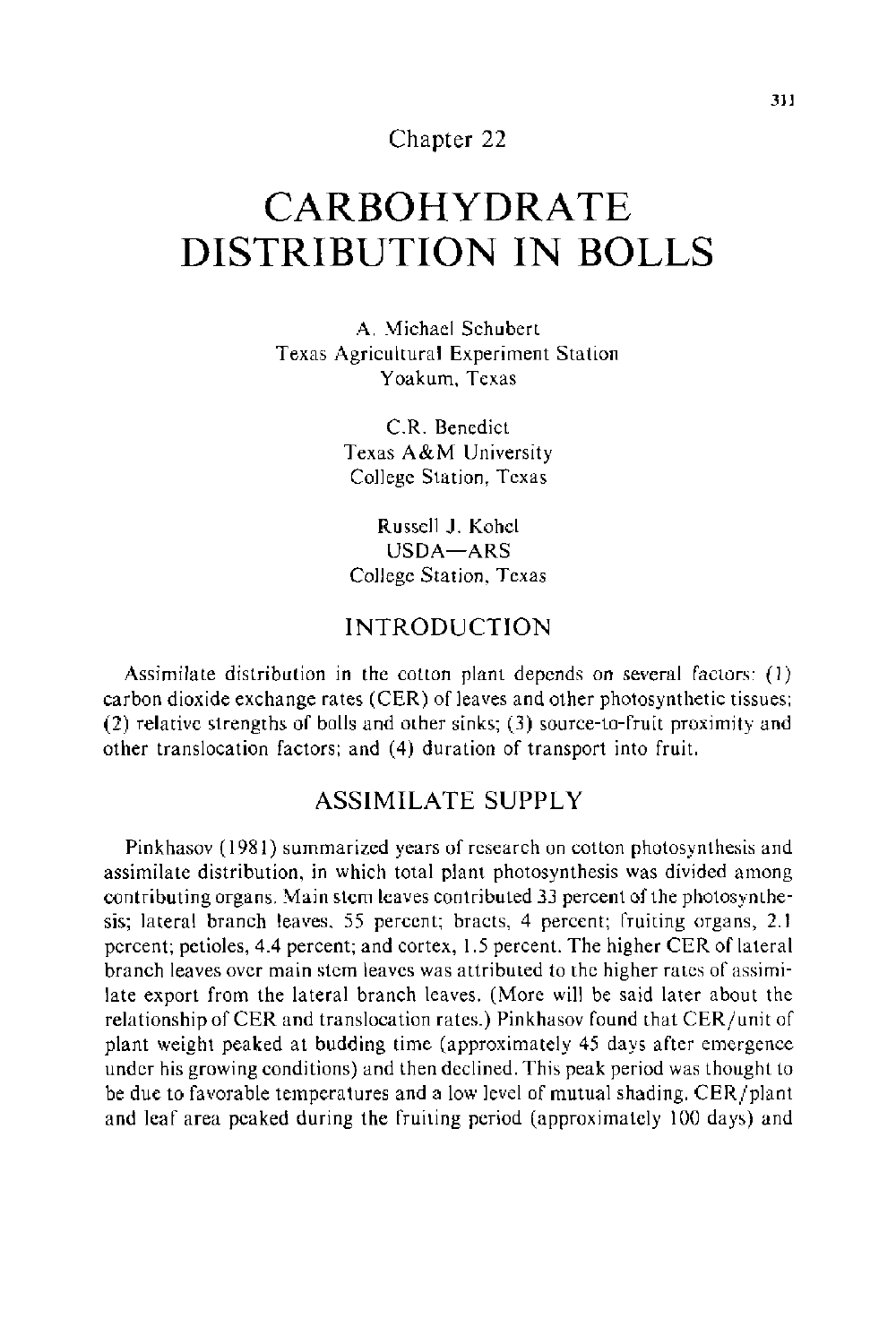then declined as crop maturation progressed.

There is general agreement in the literature that leaves, bracts and other structures supply assimilate to the developing boll. Using autoradiography, Brown ( 1968) found that bracts, carpel walls, subtending leaves and other leaves higher on the main stem supply assimilate to the boll. From more quantitative work, Ashley (1972) and Benedict and Kobel (1975) agree that the subtending leaf is the major source of assimilates for its associated boll. When fruiting branches were allowed to assimilate "CO<sub>2</sub> following removal of leaves, bracts or both, Benedict and Kobel ( 1975) found that the associated bracts supplied only 5- 10 percent and the carpel wall contributed very little of the developing boll's assimilate. The importance of the subtending leaf is confirmed by the parallel time courses of assimilate efflux from the source leaf and influx into the seed, both of which peaked at 6 hours following incorporation of the label. Ashley (1972) observed a similar time course for efflux with the fastest rates between 2 and 8 hours. Ashley also showed that more than 89 percent of the assimilate fixed in a source leaf remained in that sympodium throughout the 24-hour observation period. This is consistent with the relative importance of main stem and lateral branch leaves observed by Pinkhasov ( 1981 ), who reported the assimilate tends to be used by sinks near the source. Elmore and McMichael (1975) found that photosynthesis was equal in normal and nectariless bracts but was reduced to 64 percent of the normal in cotton with frego bracts. This would not be a serious problem in frego bract lines, since the contribution by bracts is small.

Photosynthesis has been reported to limit cotton productivity. Hesketh *et al.*  (1972) reported that  $CO<sub>2</sub>$  enrichment doubled the number of bolls per plant. Guinn *et al.* (1976) reported that increasing atmospheric  $CO<sub>2</sub>$  content from 330 ppm to 630 ppm caused an immediate 65 percent increase in CER which declined to a steady 31 percent increase in CER. The  $CO<sub>2</sub>$ -enriched plants had more blooms and a lower boll abscission rate resulting in more bolls. Enriched plants also used more nitrate. There was a 65 percent increase in boll weight. In subsequent work, Mauney *et al.* (1978) showed that CO<sub>2</sub> enrichment was accompanied by a 15 percent increase in CER and increases in leaf area, boll set and boll weight. Growth analyses showed that the additional assimilate in the high  $CO<sub>2</sub>$ treatments was partitioned first to higher leaf area and plant dry weight in young plants and later to additional bolls. The combination of high  $CO<sub>2</sub>$  and additional mineral nutrients to meet the demands of the increased growth produced a 180 percent increase in harvestable lint weight. When extrapolated to land area, these yields were equivalent to 3,250 kg/ha (5.8 bales/ac). Mauney *et al.* (1978) concluded that, if reliable measurement methods could be developed, increasing CER would probably be an important means of increasing cotton yields. Since leaf area and plant dry weight in juvenile plants responded to increased CO<sub>2</sub>, these variables might be useful screening tools. Wardlaw (1980) wrote that ir.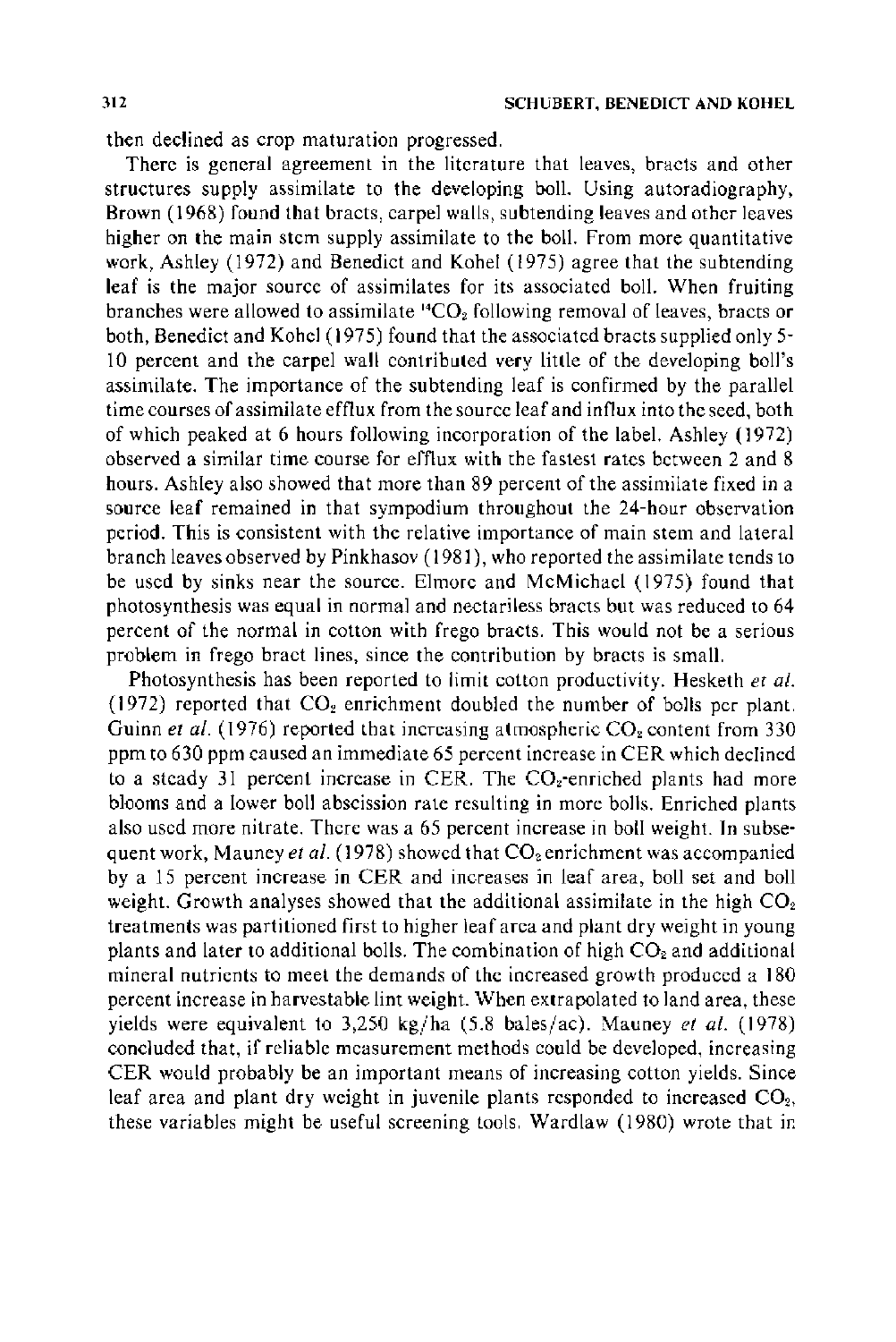some crop species, yield increases were due to improved harvest index rather than to increased biomass or photosynthesis. Gifford and Evans ( 1981) concluded that most yield increases have resulted from increased harvest index. Improved CER may increase yields of economically important plant parts or products, but not necessarily. This depends on how the photosynthate is partitioned among plant parts.

Photosynthetic and translocation processes interact in cotton and other plants. When photosynthesis is very low, the quantity of assimilate available for translocation is reduced. McArthur *et al.* (1975) reported that when cotton plants were kept in darkness for 48 hours, they shed most of their flowers and young bolls 2 to 3 days after the dark treatment. They concluded that only a I or 2-day supply of sugar and starch was stored in the leaves and that assimilate translocation ceased after that time. They theorized that shedding was a means of maintaining a fairly constant carbohydrate level in the plant. There is also an effect of translocation on photosynthesis, because assimilate accumulation in leaves appears to inhibit photosynthesis. Through this mechanism, sinks (plant tissues or organs which are net importers of assimilate) can exert some control over assimilate production (Gifford and Evans, 1981).

Pinkhasov ( 1981) reported that, when all fruiting organs were removed from cotton plants, CER decreased 3-fold and assimilate efflux from leaves decreased. Mauney *et al.* (1979) cited reports of self-limiting behavior of photosynthesis. These involved a reduction of CER at times during the day when conditions were favorable for photosynthesis. Hypothetically, this reduction could have been caused by stomatal closure due to "localized water stress," hormonal changes or accumulation of photosynthetic products. Ackerson and Hebert ( 1981) and Ackerson ( 1981) have shown that leaf carbohydrate does increase during water stress cycles. This reaction caused a reduction in photosynthesis unrelated to stomatal factors in stress-adapted leaves compared to non-adapted leaves when water status was adequate. These adapted leaves had higher CER than non-adapted leaves during periods of water stress. Under adequate moisture. chloroplasts in adapted leaves had unusually large starch grains and appeared swollen with some thylakoid membrane breakage.

**In** early reports, Mauney *et* at. ( 1976) found that a I 00 to 250 mg g·' increase in leaf starch content was accompanied by a decrease in CER from 40 to 30 mg  $CO<sub>2</sub>$ dm·' hr·'. Mauney *et al.* (1979) found that there were no significant correlations between leaf sugar content and CER in greenhouse-grown cotton. They did report significant negative correlations between starch content and CER in cotton grown at normal  $CO<sub>2</sub>$  levels (330 ppm) in the greenhouse. An increase of leaf starch content from 40 to 150 mg g<sup>-1</sup> reduced CER by about 10 percent in cotton. This range in starch content was observed both in the greenhouse at normal  $CO<sub>2</sub>$ levels and in the field. Field-grown cotton and cotton grown at 630 ppm  $CO<sub>2</sub>$  did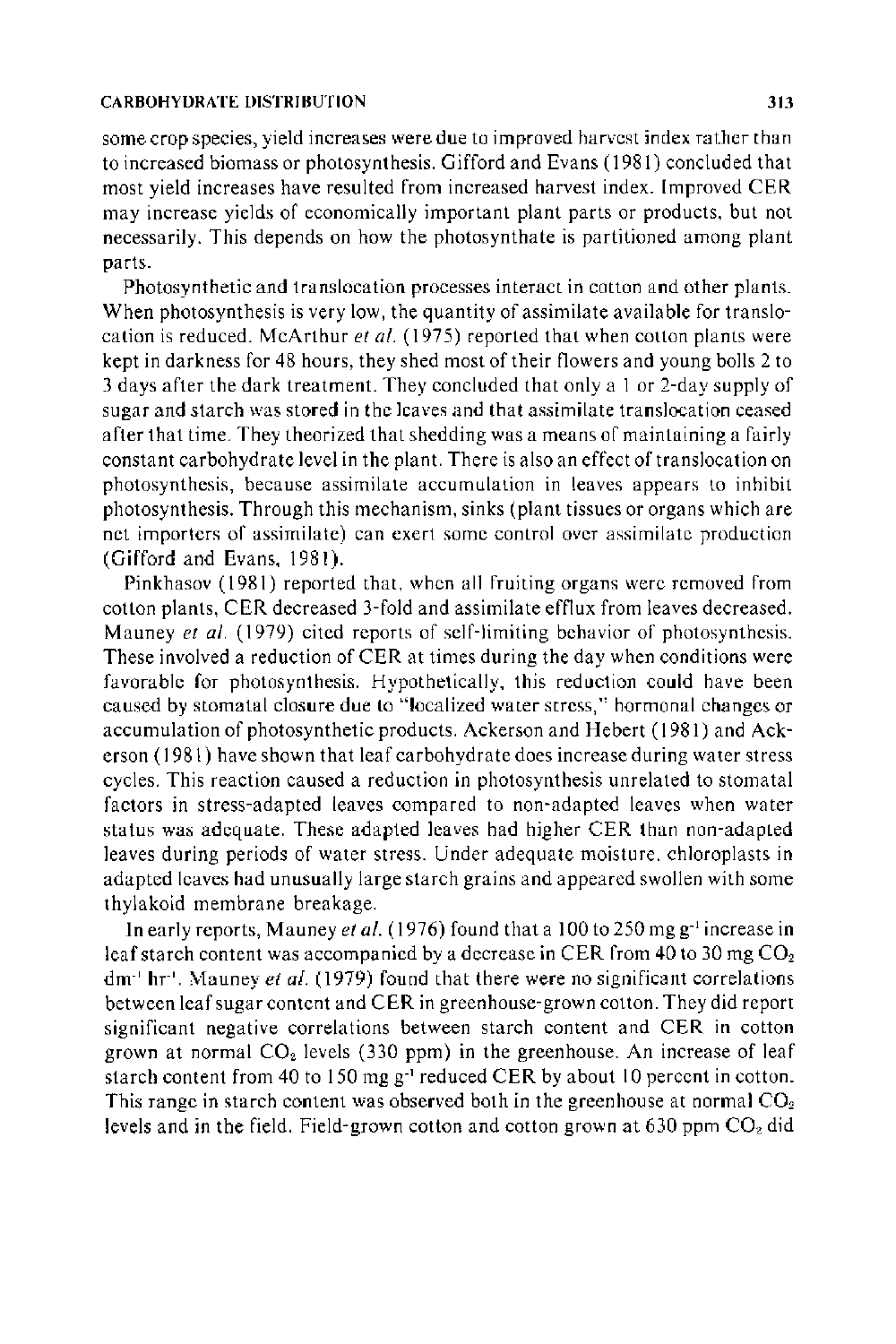not, however, exhibit a significant correlation of CER and starch content. The authors point out that since photosynthesis produces starch, a positive correlation of CER and starch would be expected even if starch were inhibiting CER slightly at certain starch levels. The "cause-and-effect relationship tends to mask inhibition of photosynthesis by starch" (Mauney *et al.,* 1979). They observed no negative carbohydrate-CER correlations in sunflower, soybean or sorghum. Although there was no significant correlation of starch and CER among cotton leaves in 630 ppm *COz,* there were diurnal increases in starch and decreases in CER during each of the first three days after cotton plants were transferred from normal to high  $CO_2$  greenhouses. When cotton was transferred from high  $CO_2$  to low *COz,* CER increased to normal levels as midday starch content decreased from 235.5 to 145 mg  $g^{-1}$ . Mauney *et al.* (1979) concluded that although high  $CO<sub>2</sub>$ overshadowed the inhibitory effects of high leaf starch concentrations on CER due to high substrate level, it is reasonable to conclude that inhibition was occurring in the greenhouse at high *COz* contents and in the field. C.W. Chang ( 1979) found that starch contents become high enough to restrict photosynthesis in young leaves (the top four leaves), but not in older leaves.

# SINK STRENGTH

Sink strength is important in determining how a plant distributes its assimilate among plant parts. As previously stated, harvest index is important in determining yields of specific plant products or structures, such as cotton lint or seed, which are of economic value. In this chapter, sink strength is defined as the ability of an organ, e.g. a cotton boll, to import assimilate for its use. In theory, the use might be for development of economically important products or for economically insignificant metabolic activity or excessive vegetative growth. Since we are interested in efficient seed cotton production, we must also be interested in efficient assimilate conversion into lint and seed. Of course, the plant must have sufficient root, stem and leaf growth to support boll growth, but we are primarily interested in understanding the sink strength of developing bolls.

Hesketh *et al.* ( 1976) studied basic growth relationships in cotton to determine what constitutes an efficient plant. They concluded that there is probably a point beyond which increasing harvest index would be counter-productive. A minimum vegetative framework is undoubtably required for dependable plant survival. They found that as leaf area increased, total stem weight, stem weight per unit length, and total plant size increased. Pinkhasov (1981) reported that most labeled assimilate went to leaves and stem until the beginning of flowering. As fruit development progressed toward boll maturity, more and more assimilate went to the bolls. Munro (1971) reported that the first three positions on the sympodium accounted for the majority of mature bolls and received the majority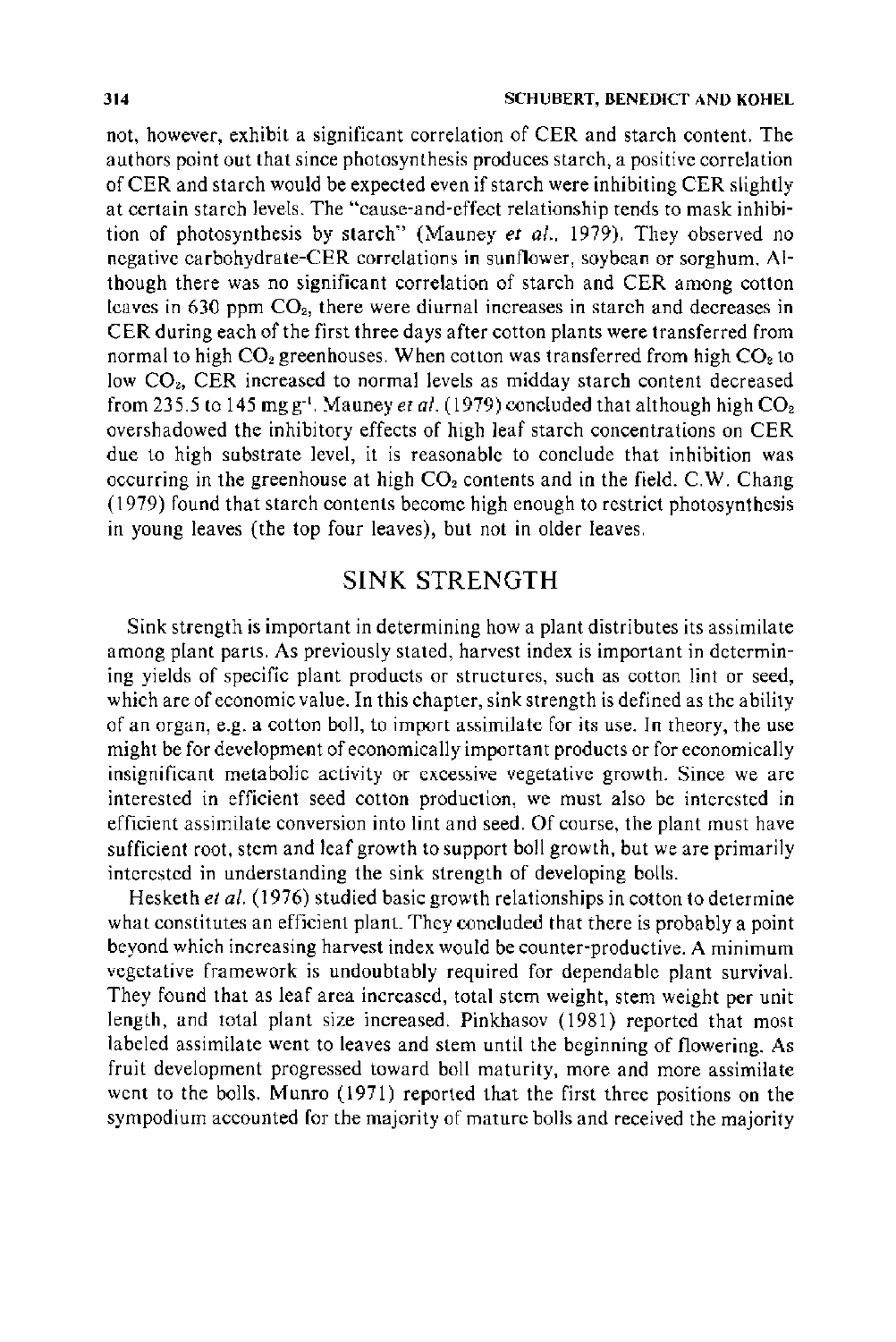of assimilate partitioned to reproductive growth. Ashley (1972) found that bolls close to photosynthetically active leaves are strong sinks. This does not, however, preclude the shedding of very young bolls which are closer to the source leaf but are weaker sinks than a larger, actively growing boll nearby. Assimilate may also be imported from more distant sources when the leaf subtending that actively growing boll can no longer meet its assimilate demands because of shading (McArthur *et al.*, 1975). Pinkhasov (1981) reported the same trends, indicating that a leaf on a sympodium sent most of its assimilate to the closest boll if that boll was 16 to 35 days old. He found the peak influx period to be 20 to 27 days, when the boll drew assimilate from distant as well as the closest leaves preferentially over younger bolls. He attributed the loss of 80 to 8 5 percent of fruiting organs to this competition for assimilate. Pinkhasov described this fruit loss as a survival mechanism, because the early bolls which are more likely to reach maturity are most competitive for assimilate.

Hesketh *et al.* (1976) concluded that production of late season flowers whose bolls will not mature may seem wasteful, but the increased fruiting branch leaves which accompany flowering may be important in crop maturation, since cotton leaves often senesce rapidly. If "wasteful" flower production were eliminated, extending leaf activity or breeding for more leaf production might be necessary.

Sink strength can be defined in a variety of ways depending on the plant species. In wheat, sink strength has been characterized by dry weight increase ear<sup>-1</sup> hr<sup>-1</sup> (Wardlaw and Moncur, 1976) and was positively related to rate of assimilate transport through the peduncle. Cook and Evans (1978) correlated sink strength to the number of developing grains per wheat head. The large sinks imported more assimilate than did heads from which grains were removed after anthesis. There was a complication in their findings in that the small sinks imported more assimilate per grain than did the large sinks, especially from reserves. Boote ( 1975) found that dry weight of peanut fruit was proportional to sink strength. Snyder and Carlson (1978) reported that translocation of assimilate was directly proportional to the taproot-leaf weight ratio in sugarbeet.

While sink strength is often correlated with the physical size or weight of the sink, it is important to realize that sink strength is a function of metabolic demand. Certain portions of metabolic demand, such as respiration, may be a function of tissue mass. Other portions may be related to specific synthetic activities occurring in the sink during a particular developmental period which are not reflected in mass or size of the sink. Benedict *eta!.* ( 1980) reported this to be the case with cotton. Data for boll size plotted against boll age (the number of days after anthesis, DPA) resulted in a hyperbolic pattern. The data were fitted to a fifth degree polynomial equation which resulted in an accumulative curve for the fresh weight of the boll (correlation coefficient 0.913) (Figure I). The derivative of the polynomial resulted in a rate curve of boll size with the maximum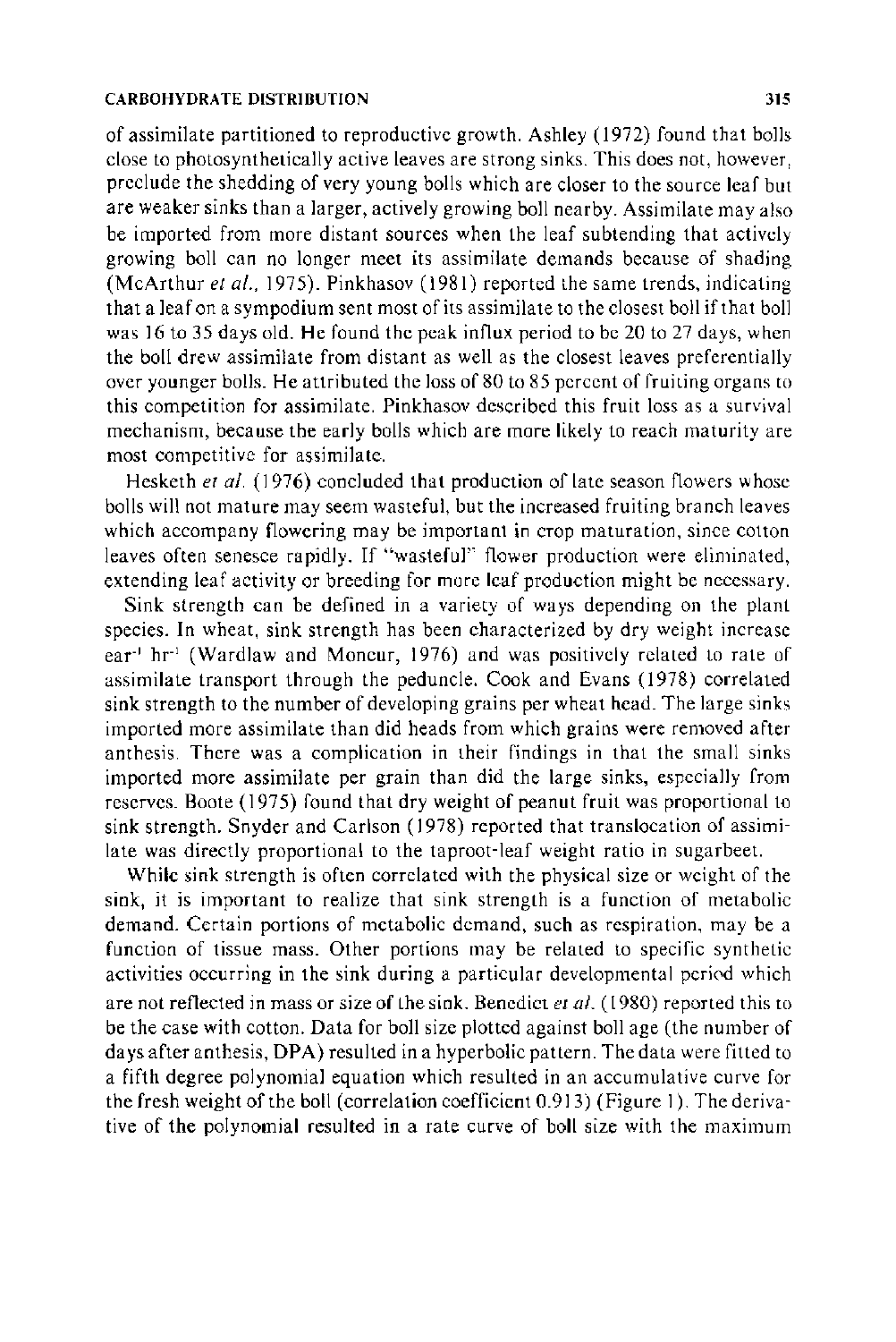

Figure 1. The best-fit curve for the increase in the boll size of different age bolls and the derivative of this curve resulting in the rate curve of boll size.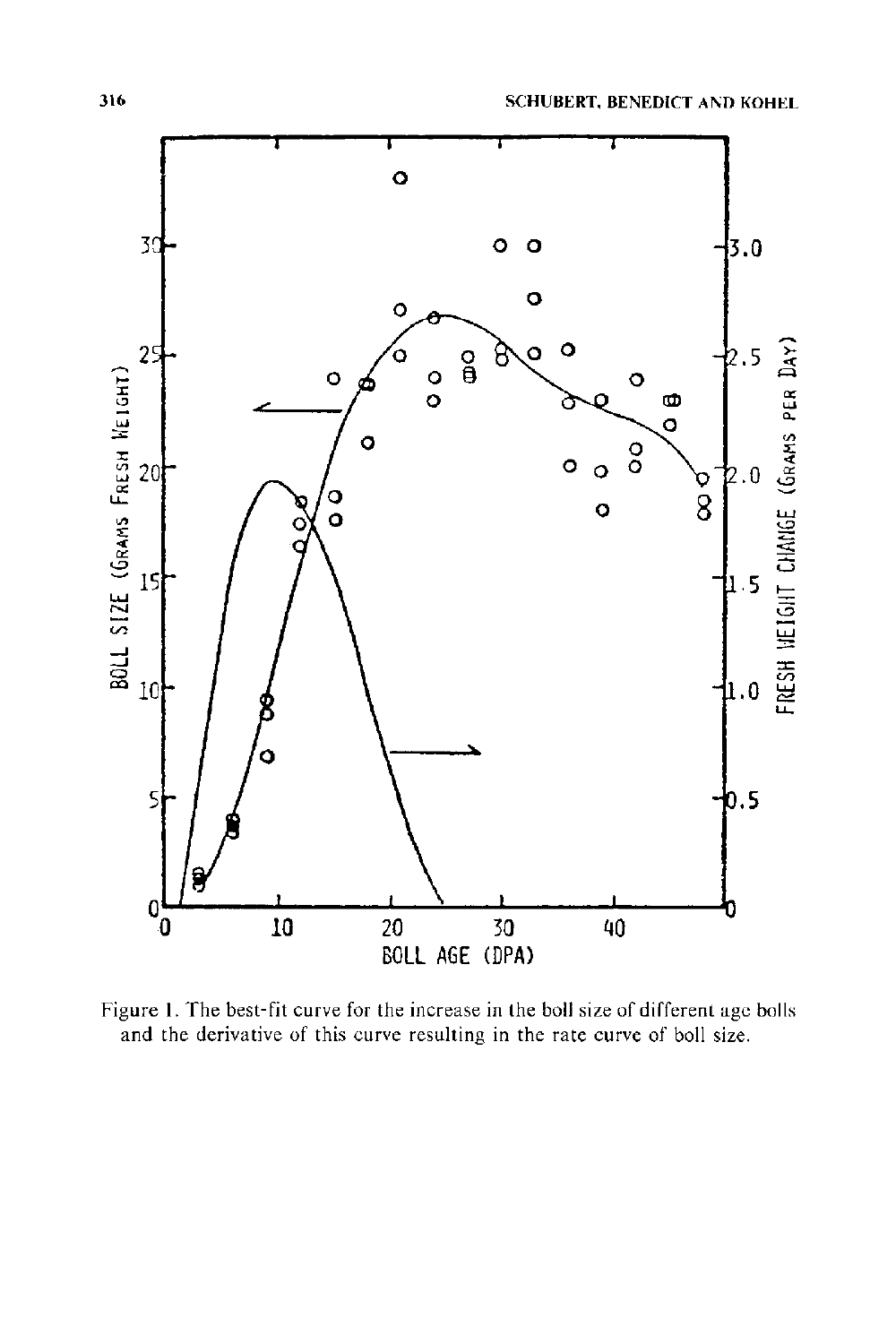increase of boll size at 10 days past anthesis (DPA). Increase in boll size stopped 25 DPA. When the distribution of 14C-assimilates, from a 20 hour translocation period, into different age cotton bolls was examined, there was only a small amount of "C-assimilate transported to 10 day old bolls (Figure 2). The amount of "C-assimilate transported to cotton bolls reached a maximum 31 to 32 DPA, then the amount transported declined to zero at 45 DPA. The curve for the partitioning of ' 4 C-assimilates to different age cotton bolls does not correlate to the rate curve describing the increase in boll size. An increase in the size of cotton bolls to 25 DPA is primarily due to an increase in the fresh weight of the carpel wall. Benedict *et al.* (1973) have previously established the curve describing the partitioning of 14C-assimilates into carpel walls of different age cotton bolls which is similar to the curve for increase in boll size. Baranov and Maltzev (1937) have shown that even though the size of cotton bolls reach a maximum 22 to 25 DPA, the embryo does not reach maturity until much later (See Chapter 20).

Schubert et al. (1973) have shown that the rate of fiber weight increase of Stoneville 213 cotton reaches a maximum 30 to 31 DPA and then declines to zero at 55 DPA. Similar patterns were observed in Pima cotton (Schubert *et a!.,*  1976). Thus, the partitioning of '•C-assimilates to different age cotton bolls reflects the distribution of ' 4 C-assimilates to ovular constituents and lint fibers rather than the distribution of assimilate to carpel wall. Benedict *et a/.* ( 1980) reported a good correlation of the distribution of assimilates to different age cotton bolls and their lint fibers (Figure 3). Curves describing the partitioning of <sup>14</sup>C-assimilate to lint fibers and the rate of weight gain in lint fibers during boll development were also similar with a correlation coefficient of 0.876 for points on the two curves. The distribution of assimilates to different age cotton fibers is highly correlated to the cellulose deposition or sink demand of the different age fibers (Figure 4). This relationship was strengthened by a comparison of the partitioning of 14C-assimilates to lint fibers and the rate of cellulose synthesis in excised ovules (Figure 5), as indicated by the rate of <sup>14</sup>C-glucose incorporation into cellulose of different age lint fibers. Again, the time courses of assimilate partitioning to lint fibers and cellulose deposition were almost identical. The overall assimilate influx pattern (and, therefore, sink strength) of developing cotton bolls reflects the time-course of their dominate metabolic activity-synthesis of cellulose in the lint fibers-rather than just boll size (Benedict *et al.*, 1980).

### SOURCE-TO-SINK PROXIMITY

The proximity of sinks to sources of assimilate is an important factor in the distribution of assimilate. Tuichibaev and Kruzhilin ( 1965) reported that labeled assimilate from leaves near the bottom of the plant moved primarily to the roots in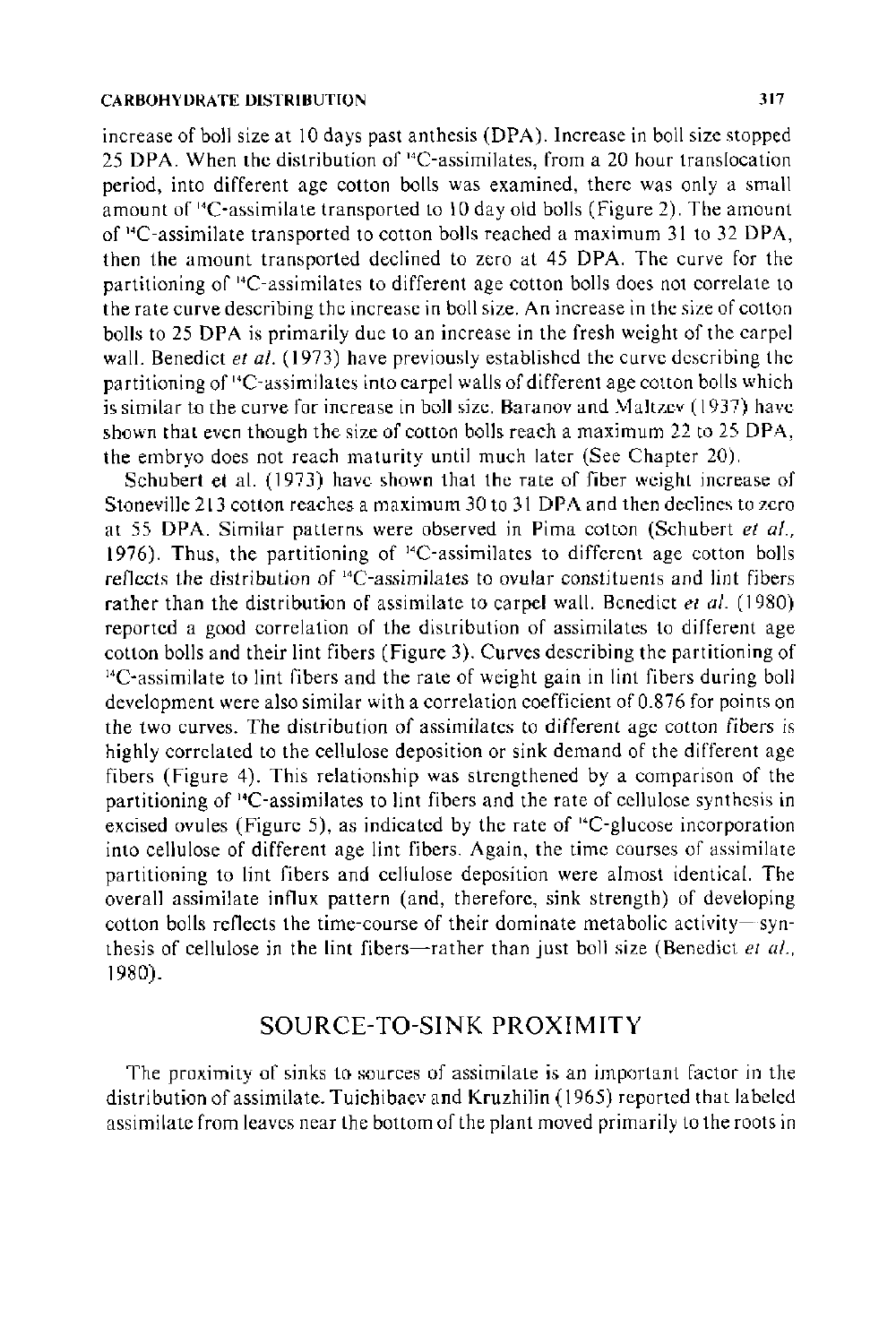![](_page_7_Figure_1.jpeg)

Figure 2. The best-fit curve of the partitioning of 14C- assimilates into different age cotton bolls versus the best-fit curve for boll size of different age cotton bolls and the differential curve describing the rate of increase of boll size in different age bolls.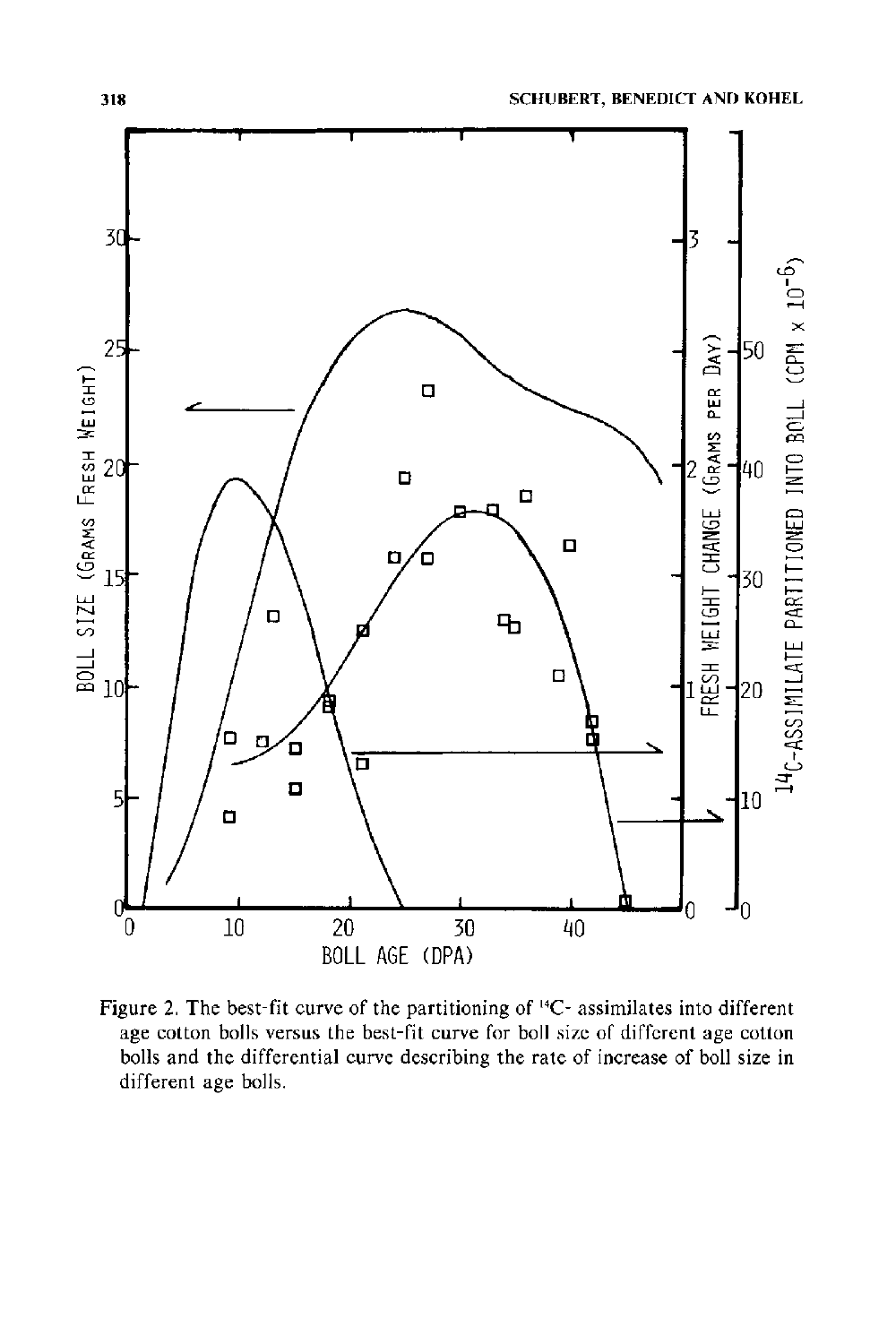![](_page_8_Figure_1.jpeg)

Figure 3. The best-fit curves for the partitioning of <sup>14</sup>C- assimilates into different age cotton bolls and the partitioning of <sup>14</sup>C- assimilates into cotton lint fibers in different age cotton bolls.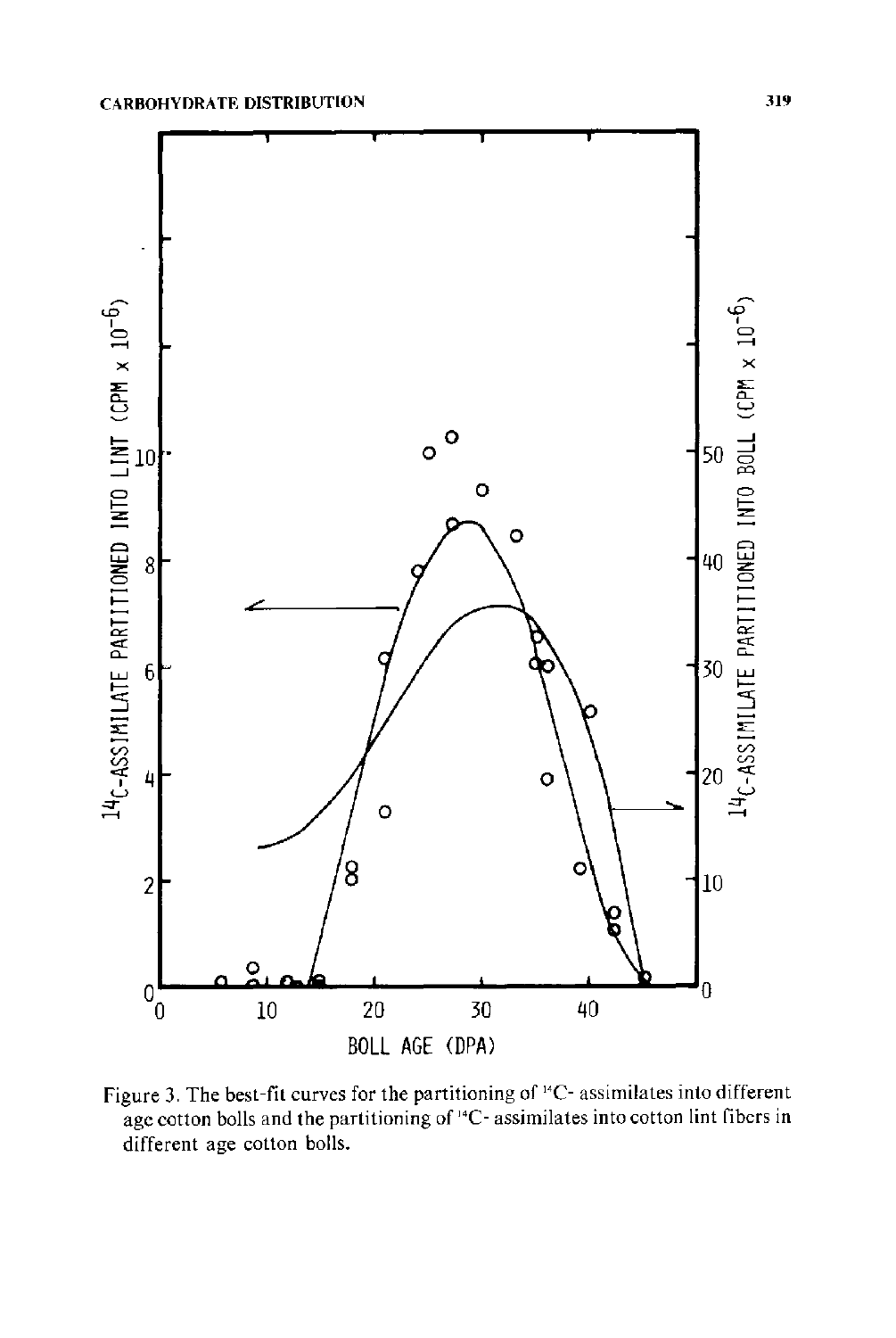![](_page_9_Figure_1.jpeg)

Figure 4. Upper part, is the best-fit curve describing the accumulative increase in dry wt of different age cotton fibers and the differential of this S-shaped curve to give the curve describing the rate of dry wt increase (rate of carbcn deposition) in different age fibers. Lower part, the curves for partitioning the 14Cassimilates into different age cotton fibers and the rate of dry wt increase in different age fibers.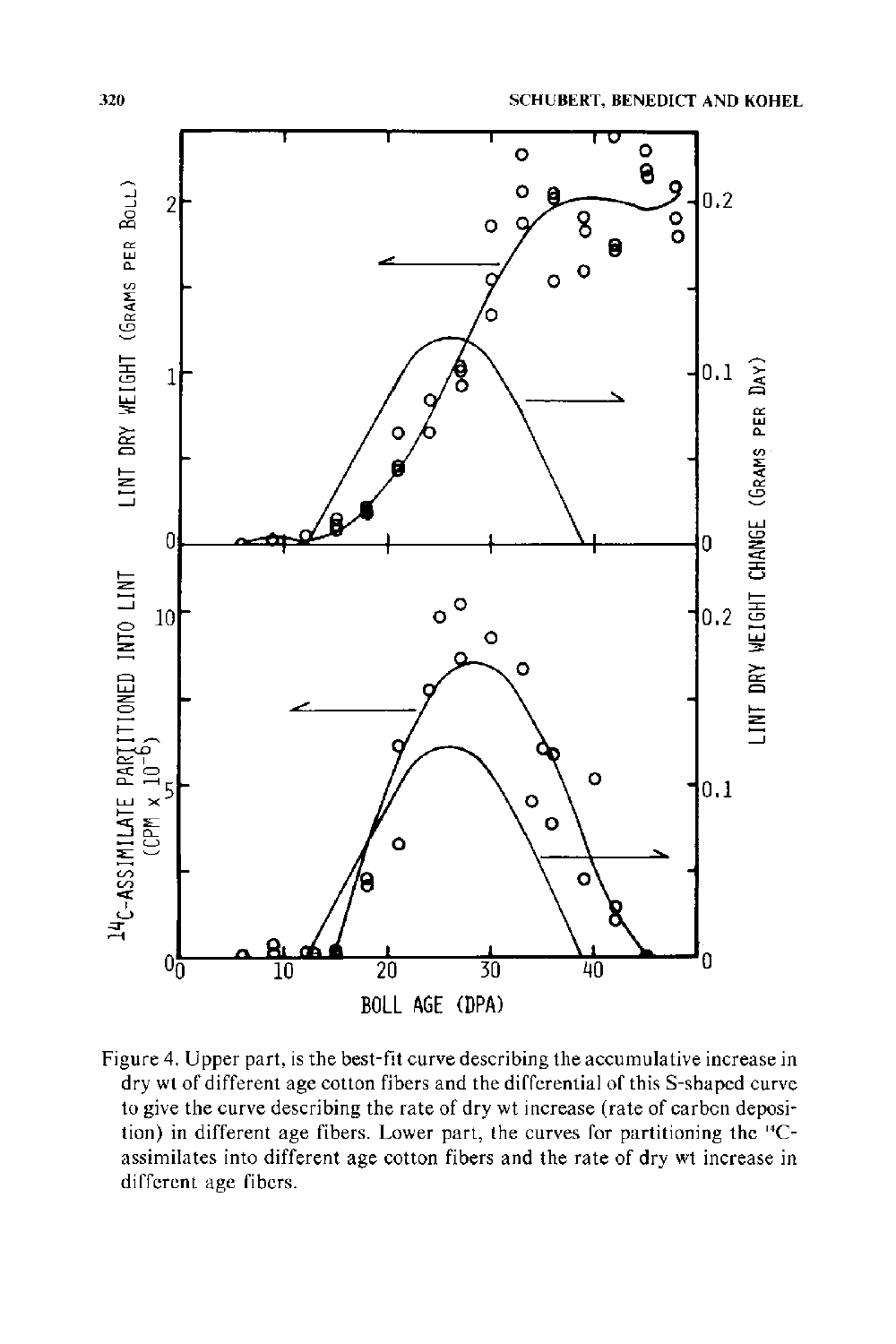![](_page_10_Figure_1.jpeg)

Figure 5. Best-fit curve for the rate of cellulose synthesis in excised ovules (upper part). Curves for the partitioning of <sup>14</sup>C-assimilates into different age fibers and the rate of cellulose synthesis in excised ovules (lower part).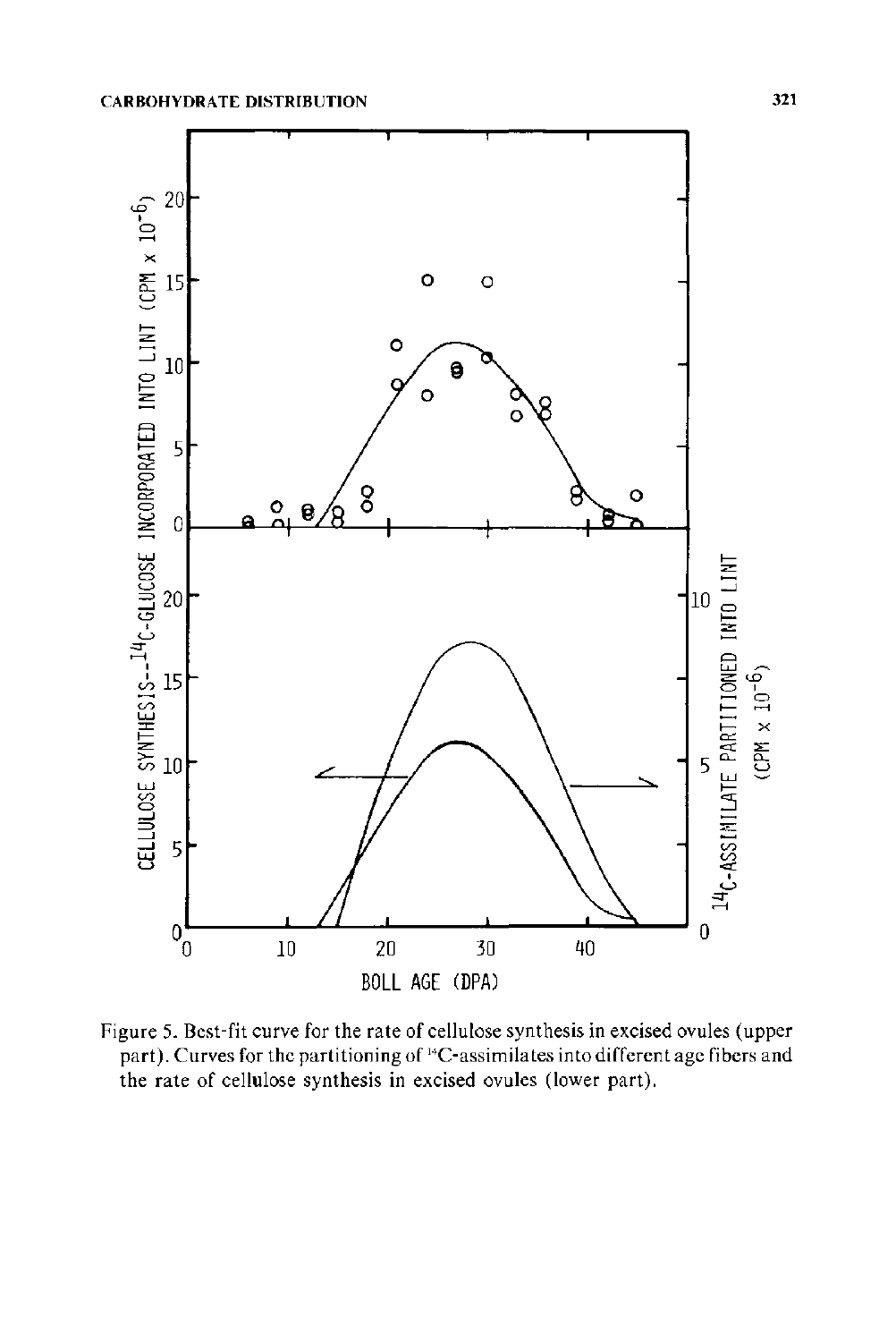young, vegetative cotton plants. Progressively less labeled assimilate moved to the roots from successively higher leaves. As was previously discussed, Ashley (1972) reported that actively growing cotton bolls were strong sinks for assimilate from nearby leaves.

Pinkhasov ( 1981) reported on experiments with a cotton cultivar which had an average distance of 24 em from source leaf to fruit and a mutant with only 14.8 em distance. Both genotypes had similar whole plant CER. The rate of efflux from the source leaf was twice as fast for the mutant as for the normal cu1tivar, as was the influx rate into the boll. The mutant had a much lower influx of labeled assimilate into the stem and root. The normal line had a leaf weight: fiber weight ratio of  $1:1.99$ ; the mutant had  $1:3.49$ . A Duplex cultivar which has shortened sympodial branches with double bolls, small leaves and a leaf to boll distance 1.5 times shorter than normal lines also exhibited higher yields and earlier maturity than normal cultivars. Pinkhasov theorized that, since translocation is an energyrequiring process, energy is conserved when the translocation distance is shortened. There is also a reduction in the assimilate used to produce and maintain stem tissue. The shorter source-to-sink lines were more productive than normal cotton in the field when plant population was increased.

Other factors also affect translocation rates and assimilate partitioning. Ashley and Goodson (1972) reported that potassium deficiency reduced translocation velocity in cotton from 50 to 20 em hr·'.

Some assimilate may be tied up in storage pools which are not readily available for later use. Chang (1980) studied the relationship of leaf sugar and starch contents, starch degradation in darkness, and amylose and amylopectin dynamics during development in cotton. He found that starch degradation was not accompanied by an increase in leaf sugar content unless the phloem was disrupted by girdling, indicating that sugar released from the starch pool was immediately translocated. Sugar translocation was equal to or faster than starch degradation. The sugar increase after girdling also indicated that sugars produced by starch degradation were not broken down in the leaves to any great extent. Until about 50 days after planting, 70 to 80 percent of the starch in young leaves broke down during a 14-hour dark period, but only 30 percent in old leaves. After 62 days, there was a preponderance of older leaves, starch levels were not as high during the light period, and young and older leaves were more similar in starch degradation percentages in the dark. Chang reported that the main difference in starch degradation was due to changes in the ability of different aged leaves to breakdown amylose and amylopectin. As leaves aged, amylopectin degradation decreased. Since amylopectin made up 75 to 90 percent of leaf starch, remobilization decreased greatly in older leaves and older plants which had a preponderance of older leaves.

Thompson *et al.* (1975) reported that levels of both soluble and insoluble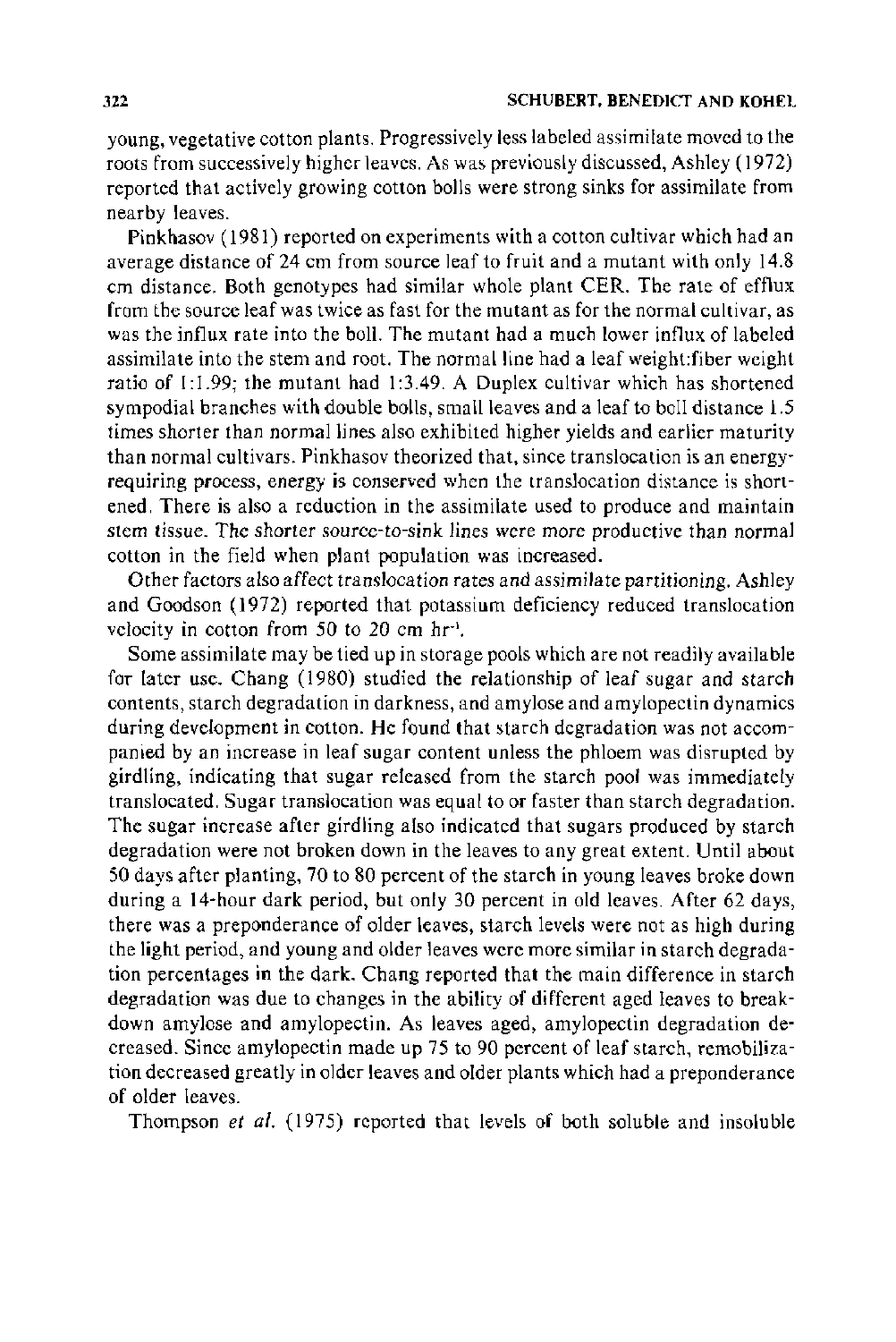carbohydrates increased in leaves during unseasonably cool temperatures, apparently due to inhibition of translocation and growth.

## DURATION OF ASSIMILATE TRANSPORT TO BOLLS

One of the classical factors determining crop yields is the length of the fruit filling period, along with number of fruit and assimilate partitioning to the fruit. In examining these factors, Duncan *et al.* (1978) found that partitioning was probably most important in peanut.

Duration of transport into the cottonseed could be a serious developmental constraint if that period were relatively short. Despite the suggestions of the early breakage of the funiculus, which supplies the developing seed with nutrients (lhle and Dure, 1972; Dure, 1975), it appears that developing cottonseed receive some assimilate essentially until maturity. If the assimilate supply to the seed stopped at 32 DPA, the remaining 16 to 20 days of seed development would involve only the metabolic alteration of previously obtained assimilate. This would have some very interesting biological implications. Pinkhasov (1981) reported movement of 14C-assimilate into bolls at least until45 DPA. Benedict *et al.* (1976) and Benedict *et al.* (1980) also reported incorporation of <sup>14</sup>C-assimilate into cotton lint until at least 45 DPA. The influx into bolls and incorporation into lint and other fruit structures plotted vs. boll age are basically bell-shaped curves with low levels near maturity, but there is no indication that influx ceases.

## **SUMMARY**

Developing cotton bolls receive most of their assimilate from their subtending leaves or other leaves on the same sympodium. Other tissue, such as bracts, contribute a small portion of the boll's assimilate.

Photosynthesis has been found to limit cotton yields. Therefore, increased assimilate production is a desirable breeding goal, if gains are not negated by unfavorable changes in harvest index. It is interesting to note that at least in young leaves, low sink demand may reduce photosynthesis. Other sources of increased productivity may include reducing "wasteful" flower and fruit production and partitioning more photosynthate to reproductive growth. Both areas have limitation, however: (1) continued fruit production into the late season provides a hedge against total crop failure and may be accompanied by the development of needed leaf tissue; and (2) there is probably some minimum vegetative framework which is necessary for optimum plant function which can be exceeded if harvest index is increased too far. Transport of assimilate to bolls become more efficient when source-to-sink distances are shortened, but again this miniaturization must become counter-productive at some point. There is probably, at best, a 2-day reserve of assimilate under conditions of no photosynthesis. Although